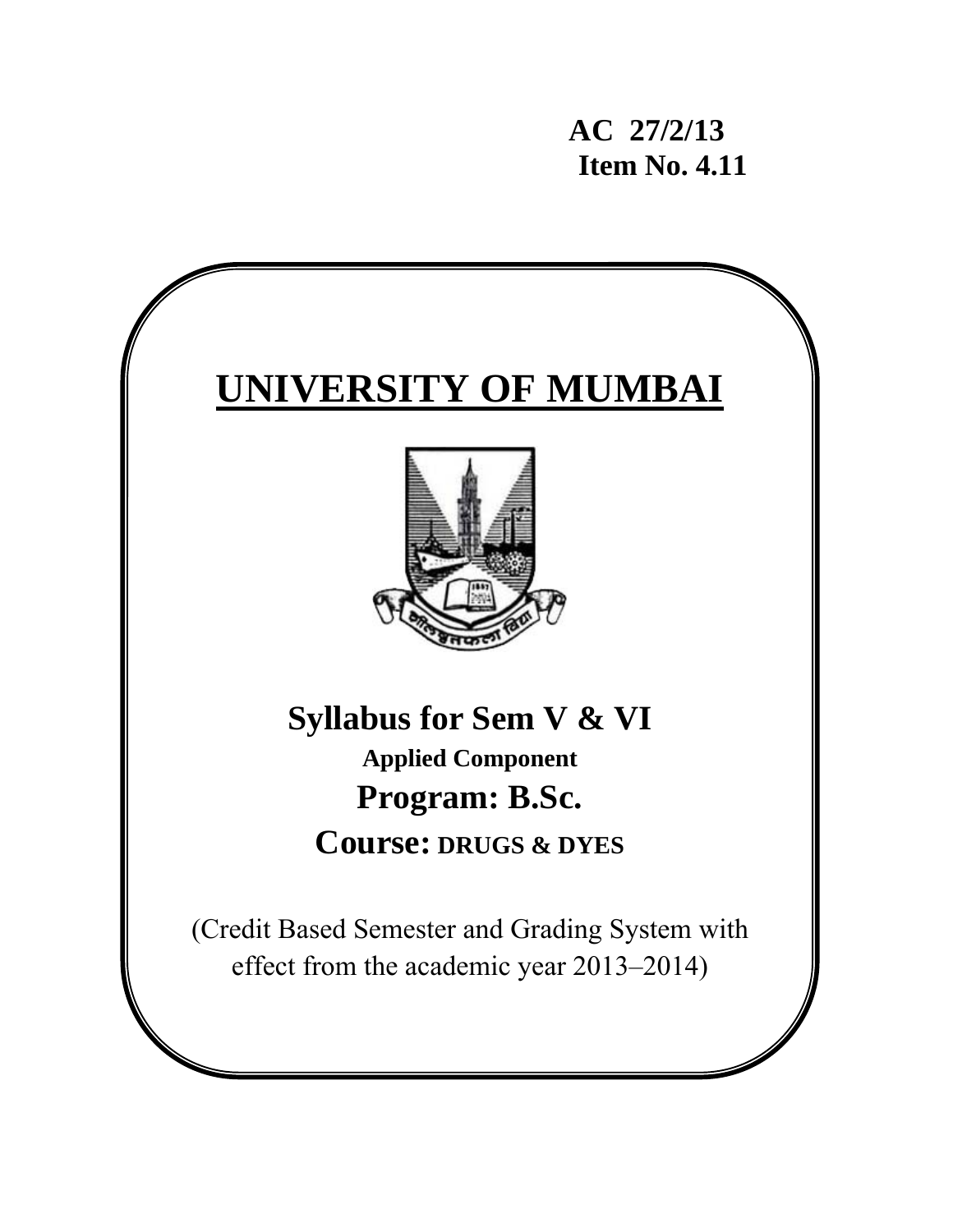# **T.Y.B.Sc.**

# **Applied Component DRUGS & DYES Syllabus Credit Based Semester and Grading System To be implemented from the Academic year 2013-2013**

### **SEMESTER V**

### **Theory**

### **COURSE: USACDD501**

| <b>UNIT</b> |   | <b>TOPICS</b>                                                                                                                                                                                                                                                                                                                                                                                                                                                                                                                                                                                                                                                                                                                                                                                                                                                                                                                                                                                                                                                                                                                                                                                                                                                                               | <b>CREDIT</b>  | L/WEEK |
|-------------|---|---------------------------------------------------------------------------------------------------------------------------------------------------------------------------------------------------------------------------------------------------------------------------------------------------------------------------------------------------------------------------------------------------------------------------------------------------------------------------------------------------------------------------------------------------------------------------------------------------------------------------------------------------------------------------------------------------------------------------------------------------------------------------------------------------------------------------------------------------------------------------------------------------------------------------------------------------------------------------------------------------------------------------------------------------------------------------------------------------------------------------------------------------------------------------------------------------------------------------------------------------------------------------------------------|----------------|--------|
|             | I | 1. 1 General Introduction to Drugs<br>6L)<br>1.1 .1 Definition of a drug, Requirements of an ideal<br>drug, Classification of drugs (based on<br>therapeutic action)<br>1.1.2 Nomenclature of drugs: Generic name, Brand<br>name, Systematic name<br>1.1.3 Definition of the following medicinal terms:<br>Pharmacon, Pharmacophore, Prodrug, Half-life<br>efficiency, $LD_{50}$ , $ED_{50}$ , Therapeutic Index.<br>1.1.3 Brief idea of the following terms: Receptors,<br>Drug-receptor interaction, Drug Potency,<br>Bioavailability, Drug toxicity, Drug addiction,<br>Spurious Drugs, Misbranded Drugs, Adulterated<br>Drugs, Pharmacopoeia.<br>1.2. Routes of Drug Administration and Dosage<br>Froms $(2L)$<br>1.2.1 Oral and Parenteral routes with advantages and<br>disadvantages.<br>1.2.2 Formulations, Different dosage forms(emphasis<br>on sustained release formulations.)<br>1.3. Pharmacodynamic agents<br>A brief introduction of the following<br>pharmacodynamic agents and the study with<br>respect<br>to their chemical structure, chemical class,<br>therapeutic uses, and side effects.<br>1.3.1 CNS Drugs: (5L)<br>Classification based on pharmacological actions<br>Concept of sedation and hypnosis, anaesthesia.<br>Phenobarbitone (Barbiturates), Phenytoin | $\overline{2}$ | 4      |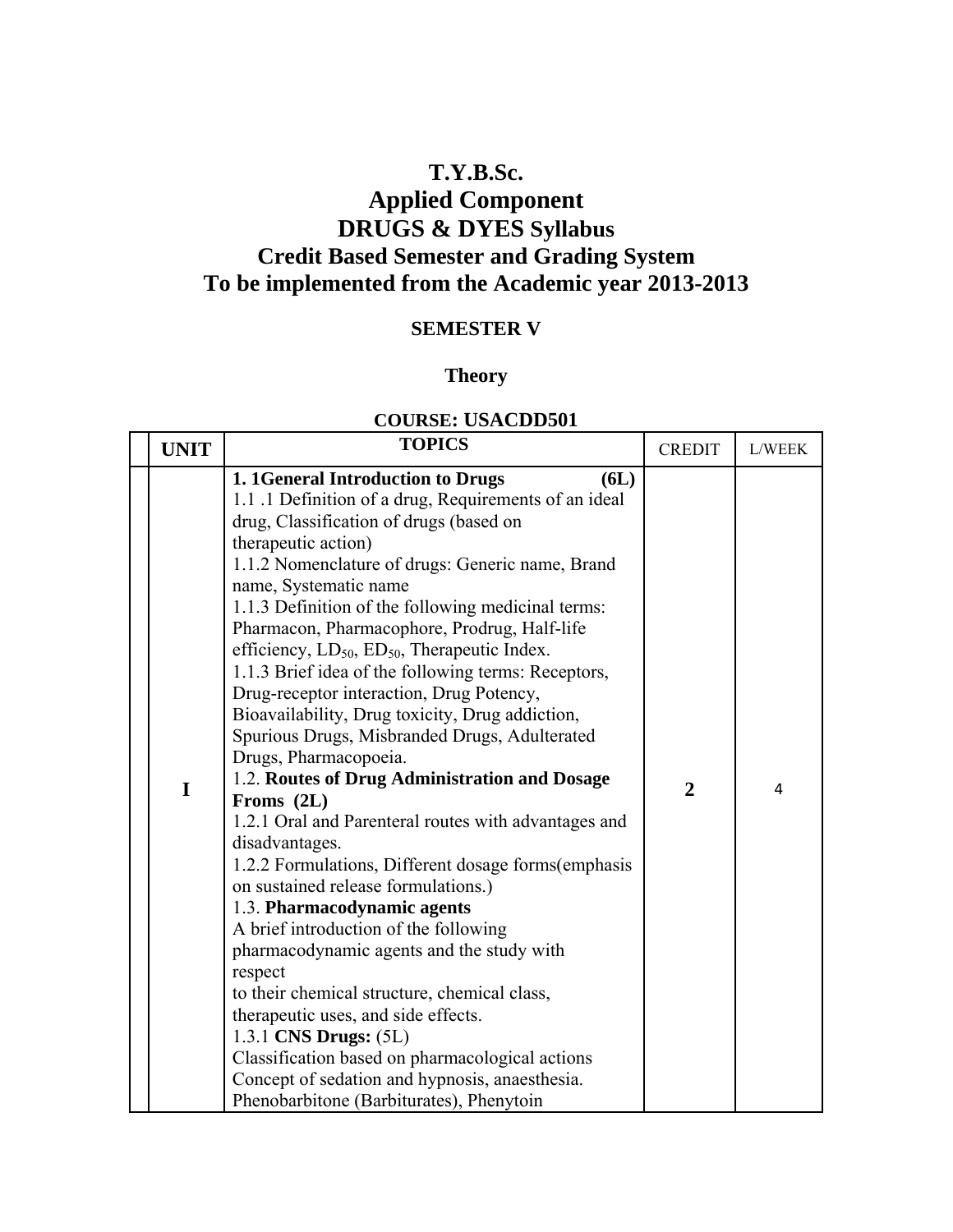|              | (Hydantoins), Trimethadione (Oxazolidinediones),                            |  |
|--------------|-----------------------------------------------------------------------------|--|
|              | Piracetam (Pyranones), Midazolam, Alprazolam                                |  |
|              | (Benzodiazepines)                                                           |  |
|              | Methylphenidate (Piperidines)                                               |  |
|              | Chlorpromazine (Phenothiazines)                                             |  |
|              | Fluoxetine (Phenyl propyl amines)                                           |  |
|              | Synthesis of Trimethadione, Methylphenidate,                                |  |
|              | Phenytoin.                                                                  |  |
|              | 1.3.2 Analgesics and Antipoyretics (2L)                                     |  |
|              | Morphine (Phenanthrene alkaloids), Tramadol                                 |  |
|              | (Cyclohexanols), Aspirin (Salicylates), Paracetamol                         |  |
|              | (p-Aminophenols), Synthesis of Tramadol,                                    |  |
|              | Paracetamol.                                                                |  |
|              | 2.1 Anti-inflammatory Drugs (2L)                                            |  |
|              | Mechanism of inflammation and various                                       |  |
|              | inflammatory conditions.                                                    |  |
|              | Prednisolone, Betamethasone (Steroids), Aceclofenac                         |  |
|              | (N-Aryl anthranilic acids), Mefanic Acid (N-Aryl)                           |  |
|              | anthranilic acids).                                                         |  |
|              | Synthesis of Aceclofenac                                                    |  |
|              | 2.2 Antihistaminic Drugs (2L)                                               |  |
|              | Mechanism of histamine release & its action                                 |  |
|              | Diphenhydramine (ethanolamines), Cetrizene                                  |  |
|              | (piperazine), Chloropheniramine maleate (ethyl)                             |  |
|              | amines), Omeprazol, pantoprazol(Benzimidazoles)                             |  |
|              | Synthesis of cetrizine                                                      |  |
|              | 2.3 Cardiovascular drugs (3L)                                               |  |
|              | Classification based on pharmacological action                              |  |
|              | Enalapril ( $\alpha$ -amino acids), Isosorbide dinitrate                    |  |
| $\mathbf{I}$ | (Nitrates), Atenoldol (Aryloxy propanol amines),                            |  |
|              | Nifedipine (Pyridines),<br>Chlorthiazide                                    |  |
|              | (Thiazides),<br>Frusemide /Furosemide                                       |  |
|              | (Sulfamyl benzoic acid), Spironolactone (Steroidal-                         |  |
|              | $17 -$ <b>Y</b> -lactones),<br>Synthesis of Furosemide,                     |  |
|              |                                                                             |  |
|              | Atenolol from 3-Hydroxy phenyl acetamide<br>2.3 Antidiabetic Agents<br>(2L) |  |
|              | General idea and types of diabetes; Insulin therapy                         |  |
|              | Glibenclamide (sulphonyl ureas), Metformin                                  |  |
|              | (Biguanides),                                                               |  |
|              |                                                                             |  |
|              | 2.5 Antiparkinsonism Drugs(2L)<br>Idea of Parkinson's disease.              |  |
|              |                                                                             |  |
|              | Procyclidine hydrochloride (Pyrrolidines),                                  |  |
|              | Ethopropazine hydrochloride (Phenothiazines)                                |  |
|              | Laevodopa ( $\alpha$ -amino acids)                                          |  |
|              | Synthesis of Levodopa from Vanillin.                                        |  |
|              | 2.6 Drugs for Respiratory System (2L)                                       |  |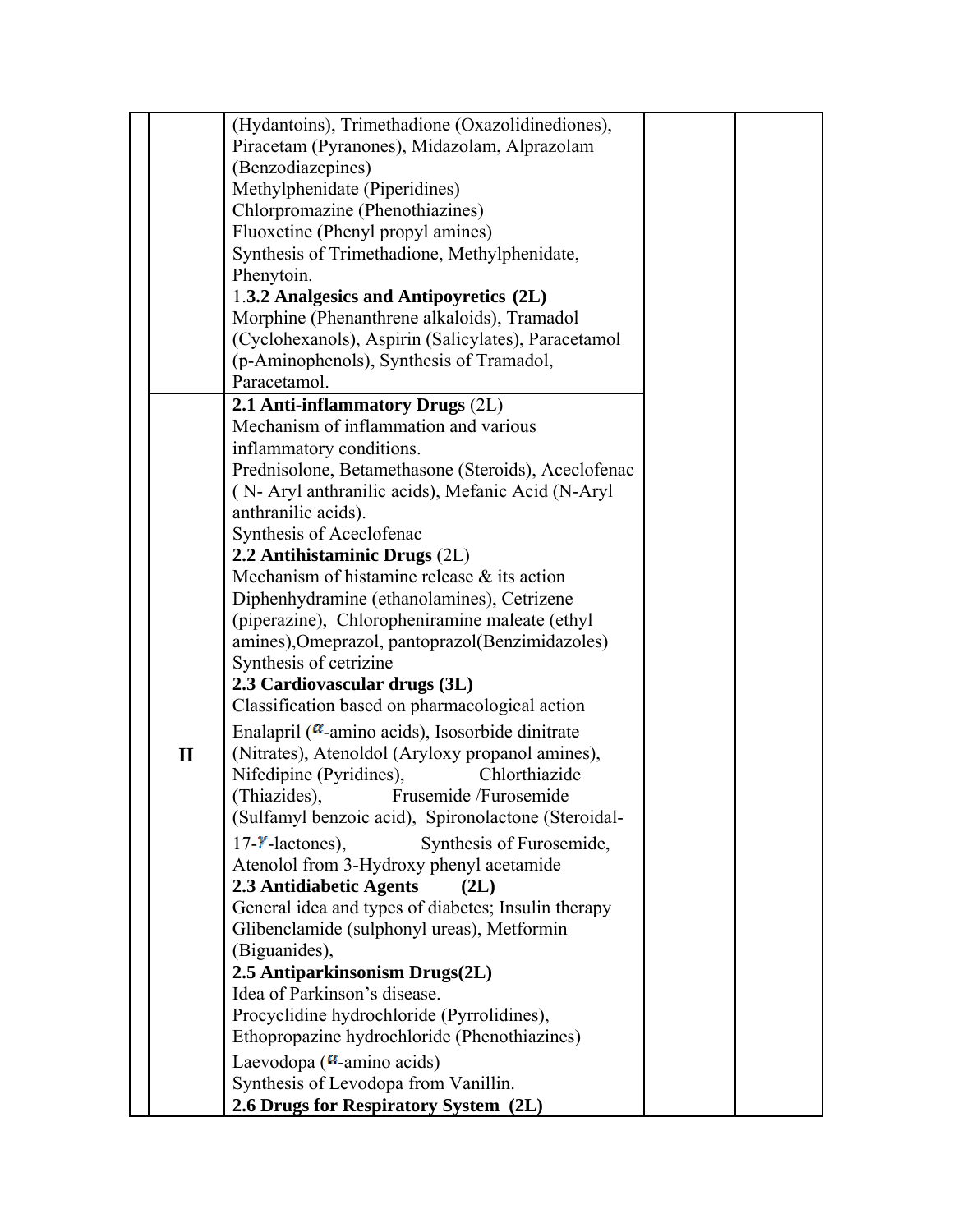|     | General idea of Expectorants; Mucolytes;                 |
|-----|----------------------------------------------------------|
|     | <b>Bronchodilators</b>                                   |
|     | Decongestants and Antitussives,<br>Bromhexine            |
|     | (Phenyl methyl amines), Salbutamol, Pseudo-              |
|     | ephedrine (Phenyl ethyl amines)                          |
|     | Oxymetazoline (Imidazolines)                             |
|     | Codeine Phosphate (Opiates)                              |
|     | Synthesis of Salbutamol                                  |
|     | 2.7 Mode of Action of the Following Drugs (2L)           |
|     | Barbiturates (As sedatives and hypnotics), Atenolol      |
|     | $(As β-1 blocker)$ , Diphenhydramine (As                 |
|     | Anthistaminic agent),<br>Glibenclamide (As oral          |
|     | hypoglycemic agent)                                      |
|     | 3.1 Introduction to Dyestuff Chemistry<br>(5L)           |
|     | 3.1.1 Important landmark in the history of dyes          |
|     |                                                          |
|     | 3.1.1.1 Natural colouring matter and their               |
|     | limitations: e.g.; Heena, Turmeric, kesar,               |
|     | Chlorolphyll, Indigo, Alizarine from roots of madder     |
|     | plants, Logwood. Tyrian                                  |
|     | Purple.                                                  |
|     | 3.1.1.2 Synthetic Dyes: Important molestones, i.e.       |
|     | Mauve, Diazotization, aniline Yellow, Congo Red,         |
|     | Synthesis and structure of Indigo, disperse Dye,         |
|     | fluorescent Brighteners, procion reactive Dyes,          |
|     | Remazole Dyes. (Emphasis on Name of the Scientist        |
|     | and dyes and the year of                                 |
|     | the discovery is required and structure is not           |
|     | expected                                                 |
|     | <b>3.1.2</b> Defination of dyes, Properties i.e. colour, |
| III | Chromophore and Auxochrome, Solubility, Linearity,       |
|     | Coplanarity, fastness properties, substantivity,         |
|     | Economic viability                                       |
|     | 3.1.3 Explanation of nomenclature of commercial          |
|     | dyes with at least one example .suffixes-G, O, R, B,     |
|     | 6B, GK, 3GK, 6GK, L, S Explanation: naming of            |
|     | dyes by colour index (two examples)                      |
|     | 3.2. Classification of dyes based on constitution        |
|     | (3L)                                                     |
|     | (Examples are mention below with structures)             |
|     | (i) Nitro Dyes-Napyhol yellow S                          |
|     | (ii) Nitroso Dye-Gambine Y                               |
|     | (iii) Azo Dyes- (a) Monoazo Dyes- Metanil yellow         |
|     | (b) DiazoDyes- Napthol Blue Black (c) Triazodyes -       |
|     | Chloroamine Green B                                      |
|     |                                                          |
|     | (iv) Diphenymethane Dyes-Auramine G                      |
|     | (v) Triphenyl methane Dyes-                              |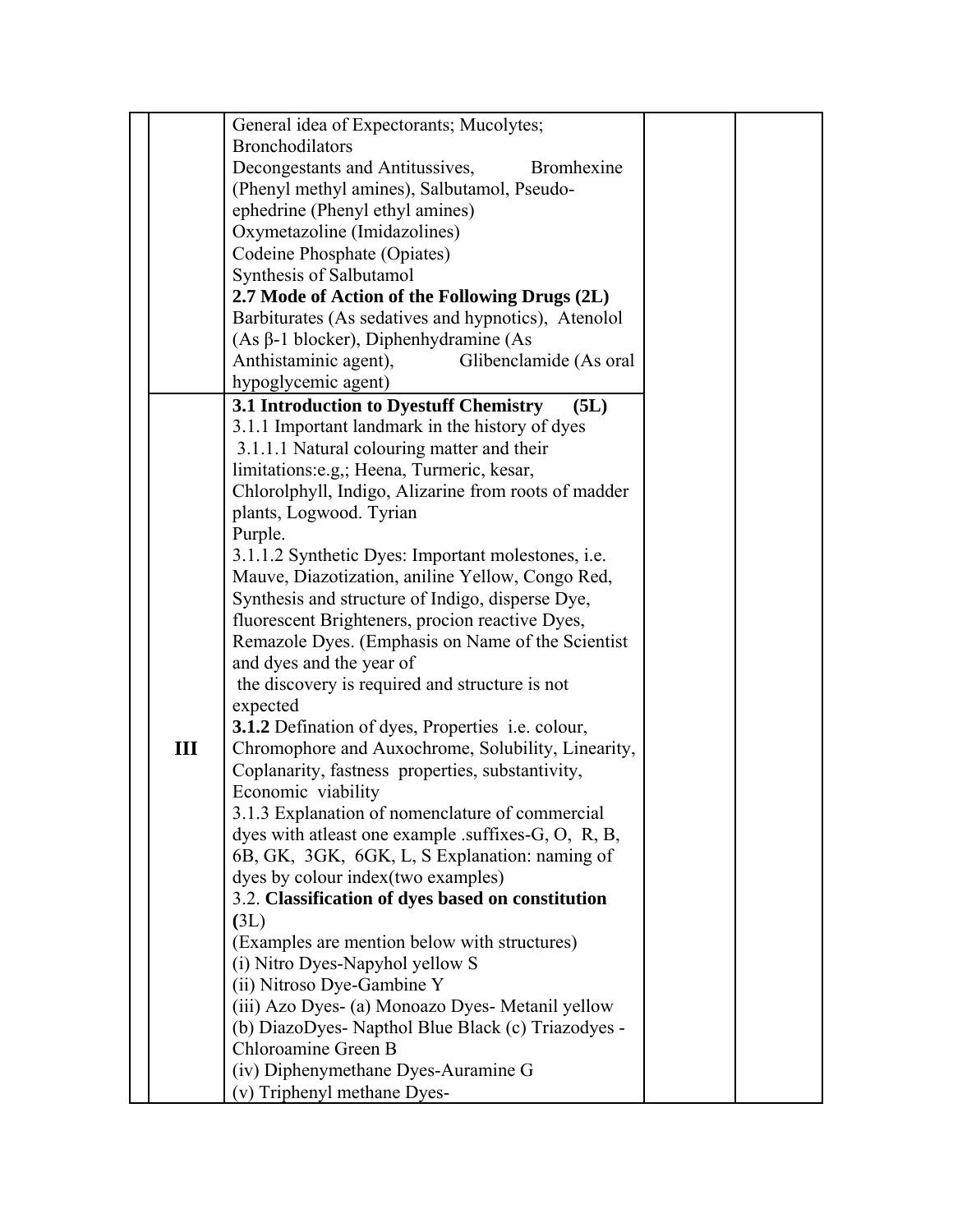|    | (a) Malachite Green Series- Naphthalene green V                                              |  |
|----|----------------------------------------------------------------------------------------------|--|
|    | (b) Magenta Series-Acid Magenta (c) Rosolic acid                                             |  |
|    | Series-Chrome Violet                                                                         |  |
|    | (vi) Heterocyclic Dyes                                                                       |  |
|    | (a) Xanthene-Rhodamine 6G                                                                    |  |
|    | (b) Acridines-Acriflavine                                                                    |  |
|    | (c) Azines- SafranineB                                                                       |  |
|    |                                                                                              |  |
|    | (d) Oxazines-Capri blue                                                                      |  |
|    | (e) Thiazines-Methylene Green                                                                |  |
|    | (f) Quiolines- Quinoline Yellow<br>$(g)$ Thiazoles-Primuline                                 |  |
|    |                                                                                              |  |
|    | (vii) Benzoquinones and naphthaquinones-                                                     |  |
|    | Napthazarin                                                                                  |  |
|    | (viii) Anthraquinone Dyes- Indanthrene, Turquoise<br>Blue 3GK                                |  |
|    |                                                                                              |  |
|    | (ix) Indigoids-Indigo Caramine                                                               |  |
|    | (x) Pthacyanines-Sirius Light green FFGL                                                     |  |
|    | 3.3 Classification Based on Application<br>6L)                                               |  |
|    | Definition, fastness properties $\&$ applicability on<br>substrates examples with structures |  |
|    | (a) Acid Dyes- Orange II,                                                                    |  |
|    | (b) Basic Dyes-methyl violet, Victoria Blue B (c)                                            |  |
|    | Direct cotton Dyes- Benzofast Yellow 5GL (d)                                                 |  |
|    | Azoic Dyes-Diazo components; Fast yellow G, Fast                                             |  |
|    | orange R. Coupling components. Naphtol AS,                                                   |  |
|    | Naphthol ASG (e) Mordant Dyes-Erichrome Black                                                |  |
|    | A, Alizarin. (f) Vat Dyes- Indanthrene brown RRD,                                            |  |
|    | Indanthrene Red 5GK. (g) Sulphur Dyes- Sulphur                                               |  |
|    | Black T (no structure) (h) Disperse Dyes-Celliton                                            |  |
|    | Fast brown 3R, perlon fast blue FFR (i) Reactive                                             |  |
|    | Dyes-cibacron Brillant Red B, procion brillant Blue                                          |  |
|    | HB                                                                                           |  |
|    | 4.1 Colour and chemical constitution of dyes                                                 |  |
|    | (5L)                                                                                         |  |
|    | 4.1.1 Absorption of visible light, colour of                                                 |  |
|    | wavelength absorbed, complementary colour.                                                   |  |
|    | 4.1.2 relation between colour and chemical                                                   |  |
|    | constitution.                                                                                |  |
| IV | (i) Armstrong theory (quinonoid theory) and its                                              |  |
|    | limitations (ii) Valence Bond theory;                                                        |  |
|    | Comparative study and relation of colour in the                                              |  |
|    | following classes of compounds/dyes: Benzene,                                                |  |
|    | Nitrobenze, Nitroanilines, Nitrophenols,                                                     |  |
|    | Benzoquinones, Azo, Triphenyl methane,                                                       |  |
|    | Anthraquinones.                                                                              |  |
|    | (iii) Molecular Orbital Theory.                                                              |  |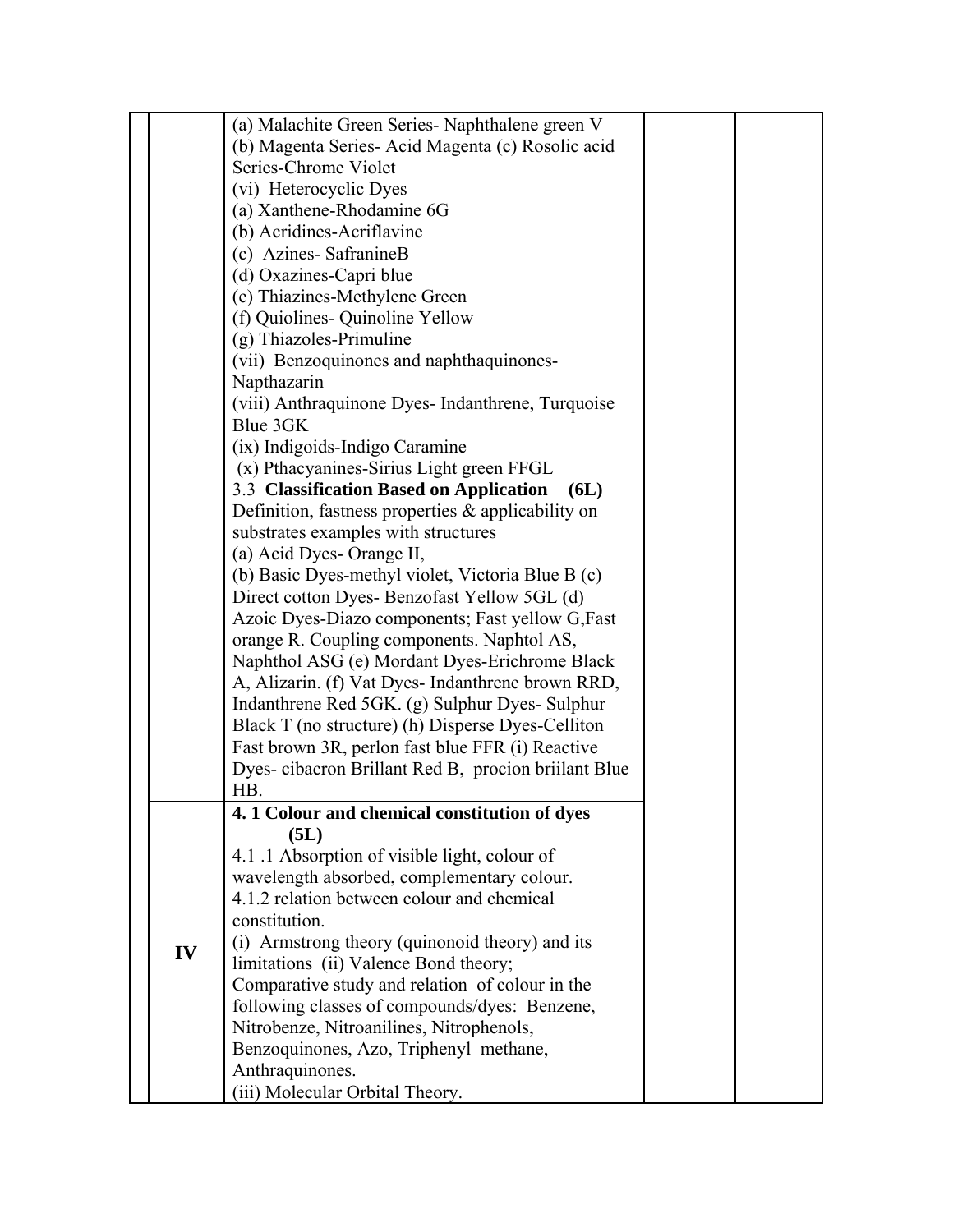| 4.2. Non-textile Uses of Dyes (6L)                         |  |
|------------------------------------------------------------|--|
| Structural features of the substrate, fastness and other   |  |
| property requirements and main classes of dyes used        |  |
| to be mentioned as applicable. (Two examples with          |  |
| structures for each of the following.). 1. Leather 2.      |  |
| Paper 3. Foodstuff 3. Cosmetics                            |  |
| 5. Medicinal 6. Biological Stains 7. Indicator $\&$        |  |
| Analytical Reagents 3. Coloured Smokes &                   |  |
| Camouflage colours 3. Laser Dyes                           |  |
| 4.3 Optical BrightenerS (2L)                               |  |
| General idea and important characteristics of optical      |  |
| brighteners, one example each with structure of the        |  |
| following classes: Stilbene, Coumarin, Heterocyclic        |  |
| vinylene derivatives, Diaryl pyrazolines,                  |  |
| Naphthalimide derivatives.                                 |  |
| <b>4.4 Organic Pigments</b><br>(2L)                        |  |
| General idea, distinguish between dyes and pigments,       |  |
| important characteristics of organic pigments,             |  |
| Toners, Lakes, Classification of organic pigments          |  |
| with suitable examples, <i>i.e.</i> Ionic pigments-Lake of |  |
| acid and basic dyes. Nonionic pigments-Azo,                |  |
| Indigoid, Anthraquinone, Quinacridone,                     |  |
| Phthalocyanine (Copper phthalocyanine).                    |  |

# **Practicals**

### **USACHDD5P1**

|                       | <b>I)</b> Dye Preparation:<br>1) Preparation of Orange-II<br><b>II)Dyes Estimation:</b><br>1. Estimation of Primary amino group by<br>diazotisation                                                            |              |   |
|-----------------------|----------------------------------------------------------------------------------------------------------------------------------------------------------------------------------------------------------------|--------------|---|
| <b>USACHDD</b><br>5P1 | <b>III</b> ) Drug Estimation :<br>1. Estimation of Ibuprofen<br>2. Estimation of Acid neutralizing capacity of a<br>drug<br><b>IV</b> )Preparation of monogram of any one drug<br>from syllabus by I.P. method | $\mathbf{2}$ | 4 |
|                       | V) Drug Preparations:<br>1) Preparation of p-Nitroacetanilide from<br>Acetanilide                                                                                                                              |              |   |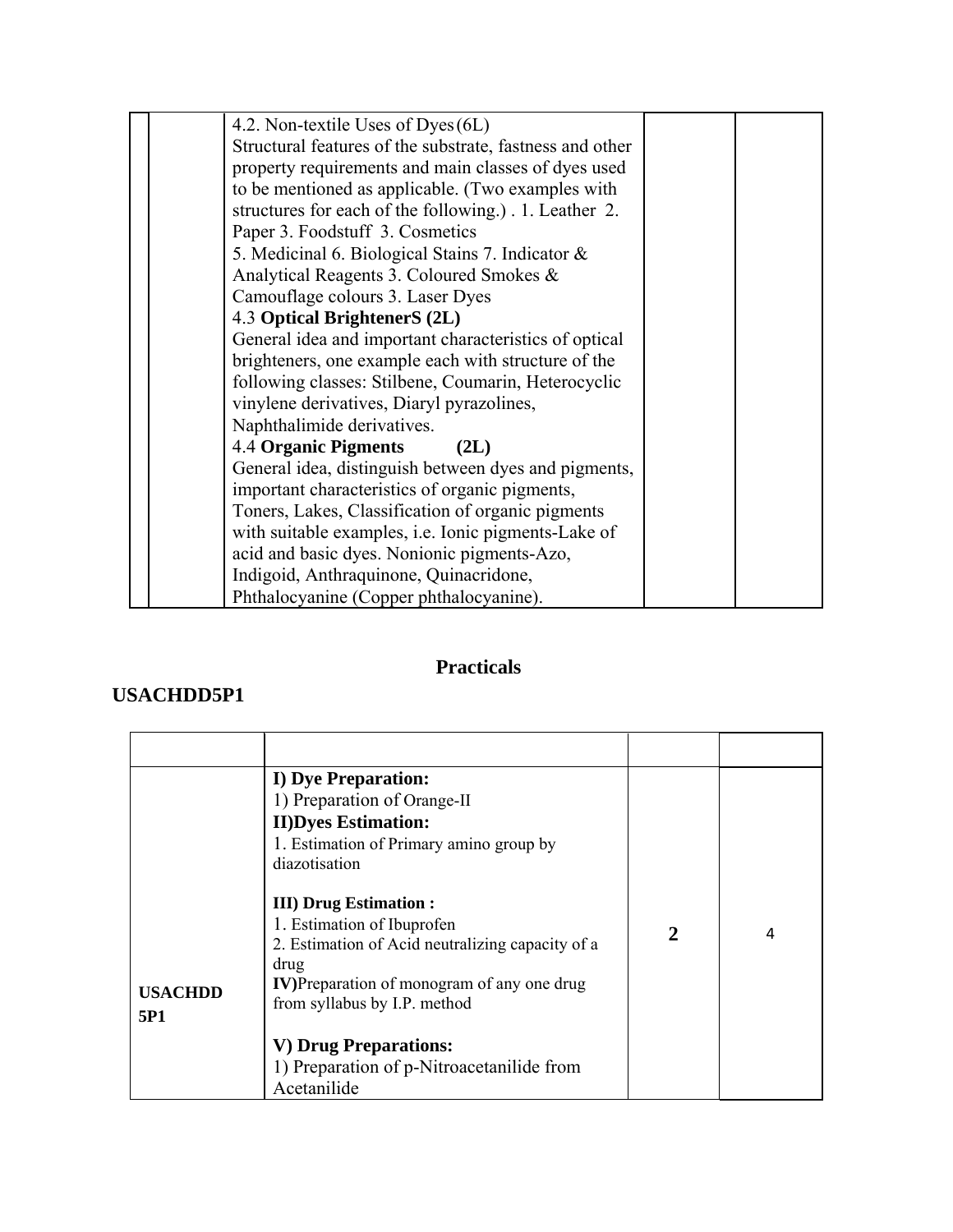| 2) Preparation of p-Nitroaniline from p-<br>Nitroacetanilide<br>3) Preparation of Methyl Salicylate from<br>Salicylic Acid |  |
|----------------------------------------------------------------------------------------------------------------------------|--|
|                                                                                                                            |  |

# **SEMESTER VI**

# **Theory**

| <b>COURSE</b>    | <b>UNIT</b> | <b>TOPICS</b>                                                                                                                                                                                                                                                                                                                                                                                                                                                                                                                                                                                                                                                                                                                                                                                                                                                                                     | <b>CREDIT</b>  | <b>L/WEEK</b> |
|------------------|-------------|---------------------------------------------------------------------------------------------------------------------------------------------------------------------------------------------------------------------------------------------------------------------------------------------------------------------------------------------------------------------------------------------------------------------------------------------------------------------------------------------------------------------------------------------------------------------------------------------------------------------------------------------------------------------------------------------------------------------------------------------------------------------------------------------------------------------------------------------------------------------------------------------------|----------------|---------------|
| <b>USACDD601</b> | I           | 1.1 Drug Discovery, Design and<br><b>Development</b><br>(5L)<br>1.1.1 Discovery of a Lead<br>compound: Screening, drug<br>metabolism studies and clinical<br>observation.<br>1.1.2 Drug development from<br><b>Natural Sources:</b><br>Anti infective agents<br>Anti cancer agents<br>CNS agent<br>1.1.3 Development of drug: The<br>Pharmacophore identification,<br>modification of structure or<br>functional group, Structure activity<br>relationship (Benzodiazepines,<br>Sulphonamides).<br>1.1.3 Structure modification to<br>increase potency: Homologation,<br>Chain branching, Ring-chain<br>transformation, Extension of the<br>structure.<br>1.1.5 Computer assisted drug<br>design.<br>1.2 Drug Metabolism (3L)<br>Introduction, Absorption,<br>Distribution, Bio-transformation,<br>Excretion<br>Different types of chemical<br>transformation of drugs with<br>specific examples. | $\overline{2}$ | 4             |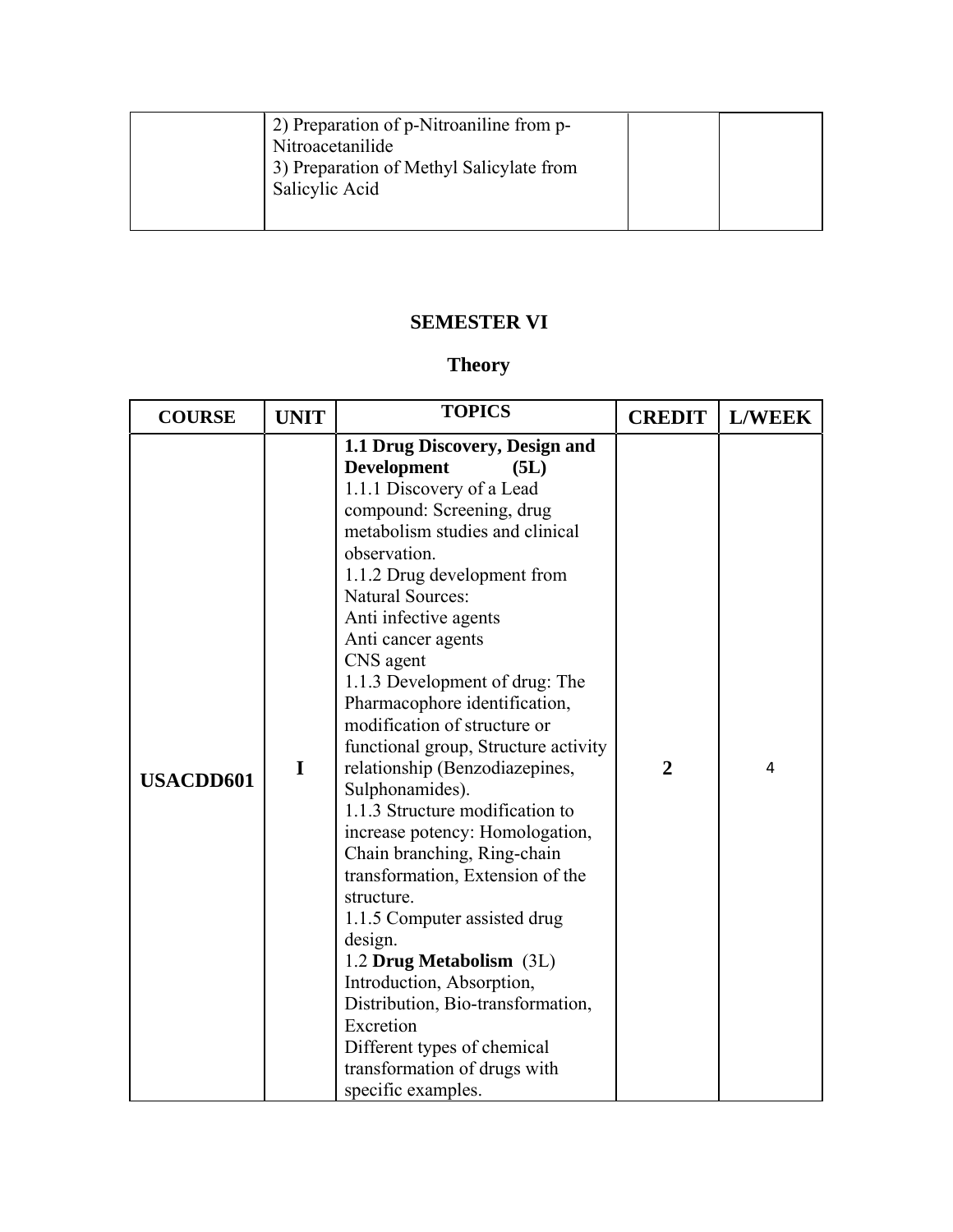|              | 1.3 Chemotherapeutic Agents                                       |  |
|--------------|-------------------------------------------------------------------|--|
|              | (1L)                                                              |  |
|              | Study of the following                                            |  |
|              | chemotherapeutic agents with                                      |  |
|              | respect to their chemical                                         |  |
|              | structure, chemical class,                                        |  |
|              | therapeutic uses, and side effects.                               |  |
|              | 1.3.1 Antibiotics<br>(2L)                                         |  |
|              | Definition, Characteristics and                                   |  |
|              | properties of:                                                    |  |
|              | Amoxicillin; Cloxicillin $\beta$ -                                |  |
|              | lactum antibiotics)                                               |  |
|              | Cephalexin (Cephalosporins)                                       |  |
|              | Doxycycline (Tetracyclines)                                       |  |
|              | Gentamycin (Aminoglycosides)                                      |  |
|              | Ciprofloxacin (Quinolones)                                        |  |
|              | Synthesis of Ciprofloxacin                                        |  |
|              | 1.3.2 Antimalarials (2L)                                          |  |
|              | Types of malaria: Symptoms;                                       |  |
|              | pathological detection during                                     |  |
|              | window period (Life cycle of the<br>parasites not o be discussed) |  |
|              | Chloroquine (3-Amino quinolines)                                  |  |
|              | Paludrine (Biguanides)                                            |  |
|              | Pyrimethamine (Diamino                                            |  |
|              | pyrimidines)                                                      |  |
|              | Artemether (Benzodioxepins)                                       |  |
|              | Following combination to be                                       |  |
|              | discussed                                                         |  |
|              | (i) Sulfadosine-Pyrimethamine                                     |  |
|              | (ii) Atremether-Lumefantrine (no                                  |  |
|              | structure)                                                        |  |
|              | Synthesis of Paludrine.                                           |  |
|              | 1.3.3 Anthelmintics (2L)                                          |  |
|              | Drugs effective in the treatment of                               |  |
|              | Nematodes and Cestodes                                            |  |
|              | intestations.                                                     |  |
|              | Diethyl carbamazine (Piperazines)                                 |  |
|              | Mebandazole; Albendazole                                          |  |
|              | (Benzimidazoles)                                                  |  |
|              | Niclosamide (Amides)<br>Synthesis of Albendazole                  |  |
|              |                                                                   |  |
|              | 2.1 Antiamoebic Drugs (1L)                                        |  |
| $\mathbf{I}$ | Types of Amoebiasis<br>Metronidazole;                             |  |
|              | Diloxamide furoate (Furans)                                       |  |
|              |                                                                   |  |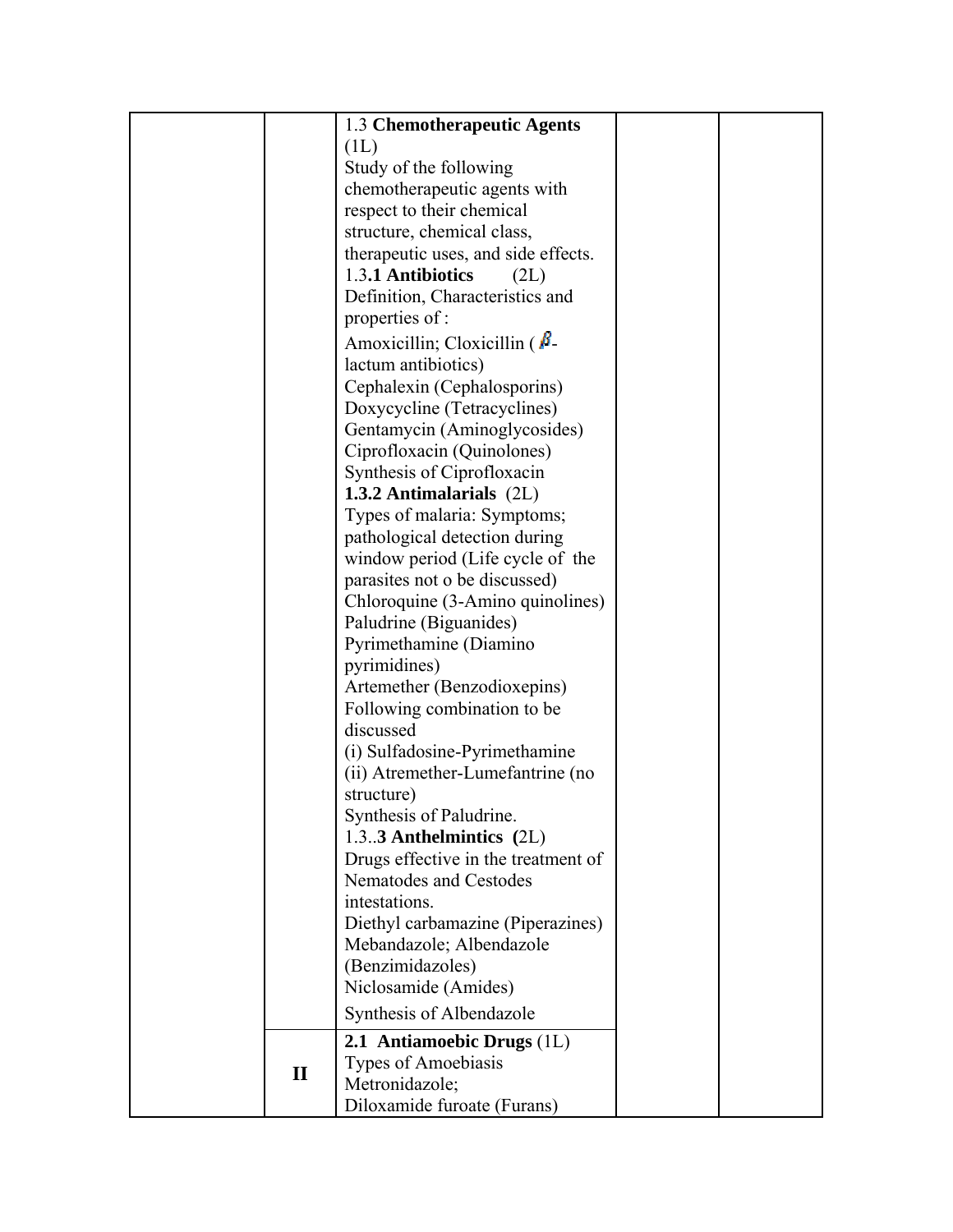| Following combination therapy to    |  |
|-------------------------------------|--|
| be discussed:                       |  |
| Ciprofloxacin-Tinidazo              |  |
| Synthesis of Metronidazole          |  |
| 2.2 Antitubercular and              |  |
| <b>Antileprotic Drugs</b> (3L)      |  |
| Types of Tuberculosis; Symptoms     |  |
| and diagnosis of Tubeculosis.       |  |
| Types of Leprosy.                   |  |
| General idea of Antibiotics used in |  |
| their treatment.                    |  |
| PAS (Aminosalicylates)              |  |
| Isoniazide (Hydrazides)             |  |
| Pyrazinamide (Pyrazines)            |  |
| $(+)$ Ethambutol (Aliphatic         |  |
| diamines)                           |  |
| Ethionamide (Thioamides)            |  |
| Dapsone (Sulfonamides)              |  |
| Clofazimine (Phenazines)            |  |
| Following combination therapy to    |  |
| be discussed:                       |  |
| $(i)$ Rifampin + Ethambutol +       |  |
| Pyrazinamide                        |  |
| (ii) Rifampin + Isoniazide +        |  |
| Pyrazinamide                        |  |
| (iii) Rifampin + Clofazimine +      |  |
| Ethionamide.                        |  |
| Synthesis: (+) Ethambutol,          |  |
| Dapsone.                            |  |
| 2.3 Anti-Neoplastic Drugs (2L)      |  |
| Idea of malignancy; Causes of       |  |
| cancer, brief idea of Immuno        |  |
| Stimulants, Immuno depressants.     |  |
| (1) Lomoustine (Nitrosoureas)       |  |
| (2) Fluorouracil (Pyrimidines)      |  |
| (3) Estrogen (Steroidal hormones)   |  |
| (3) Mitomycin C (Antibiotics)       |  |
| (5) Vincristine; vinblastine;       |  |
| vindesine (Vica alkaloids-no        |  |
| structures)                         |  |
| Synthesis of 5-Fluorouracil from    |  |
| urea.                               |  |
| 2.3 Anti HIV Drugs (1L)             |  |
| Idea of HIV pathogenecity,          |  |
| Symptoms of AIDS,                   |  |
| AZT, Lamivudine, Stavudine          |  |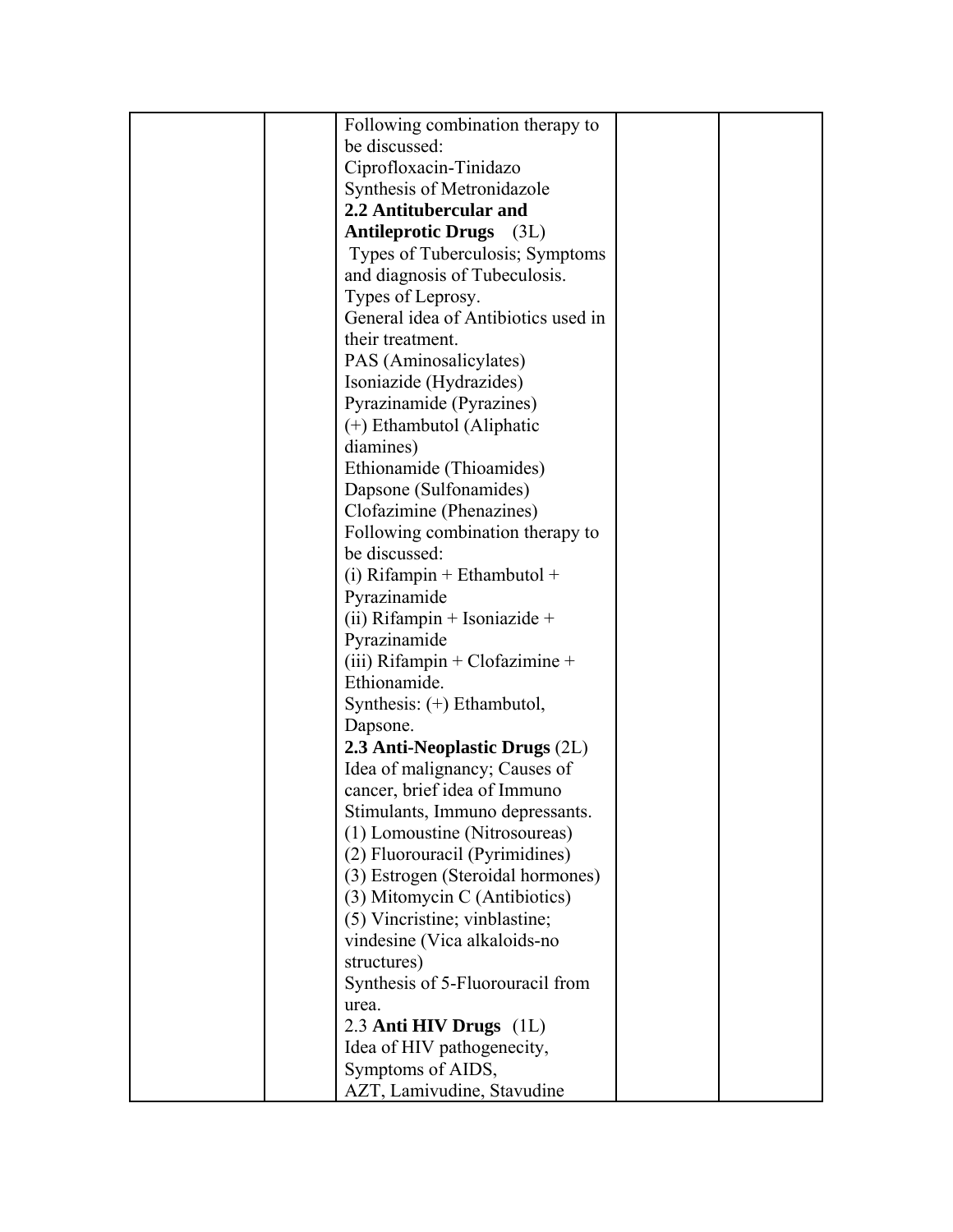|     | (Pyrimidines), DDI (Purines)                                           |  |
|-----|------------------------------------------------------------------------|--|
|     | 2.5 Drug Intermediates:                                                |  |
|     | <b>Synthesis and uses</b><br>(3L)                                      |  |
|     | $(i)$ 2-Amino-5-                                                       |  |
|     | chlorobenzophenone from p-                                             |  |
|     | chloronitrobenzene                                                     |  |
|     | $(ii) 2,3,6$ -Triamino-6-                                              |  |
|     | hydroxypyrimidine from                                                 |  |
|     | Guanidine.                                                             |  |
|     | (iii) 3-Chloro-5-sulphonyl amino                                       |  |
|     | anthranilic acid from 3-Chloro-2-                                      |  |
|     | toludine                                                               |  |
|     | $(iv)$ p- $[2^{\degree}-(5{\text -}Chloro-2{\text -}methodexp{\theta}$ |  |
|     | benzamido) ethyl]-                                                     |  |
|     | benzenesulphonamide from                                               |  |
|     | Methyl-5-chloro-2-                                                     |  |
|     | methoxybenzene                                                         |  |
|     | $(v)$ 3- $(p$ -Chlorophenyl)-3-                                        |  |
|     | hydroxypiperidine from 3-                                              |  |
|     | Chloroacetophenone.                                                    |  |
|     | (vi) p-Acetyl amino                                                    |  |
|     | benzenesulphonyl chloride from                                         |  |
|     | Aniline                                                                |  |
|     | (vii) Epichlorohydrine from                                            |  |
|     | propene.                                                               |  |
|     | 2.6 Nano particles in Medicinal                                        |  |
|     | <b>Chemistry</b><br>(3L)                                               |  |
|     | Introduction, Carbon nano<br>particles (structures), Carbon nano       |  |
|     | tubes:                                                                 |  |
|     | Functionalisation for                                                  |  |
|     | Pharmaceutical applications                                            |  |
|     | Targeted drug delivery                                                 |  |
|     | In vaccine (Foot and mouth)                                            |  |
|     | disease)                                                               |  |
|     | Use in Bio-physical treatment.                                         |  |
|     | Gold nano particles in treatment of                                    |  |
|     | cancer, Parkinsonism, Alzheimer.                                       |  |
|     | Silver nano particles:                                                 |  |
|     | Antimicrobial activity.                                                |  |
|     |                                                                        |  |
|     | 3.1 Intermediates<br>(11L)<br>3.1 A brief idea of Unit processes       |  |
|     | 3.1.1 Introduction of primary                                          |  |
| III | intermediates, unit processes                                          |  |
|     | $3.1.2$ (a) Nitration                                                  |  |
|     | (b) Sulphonation                                                       |  |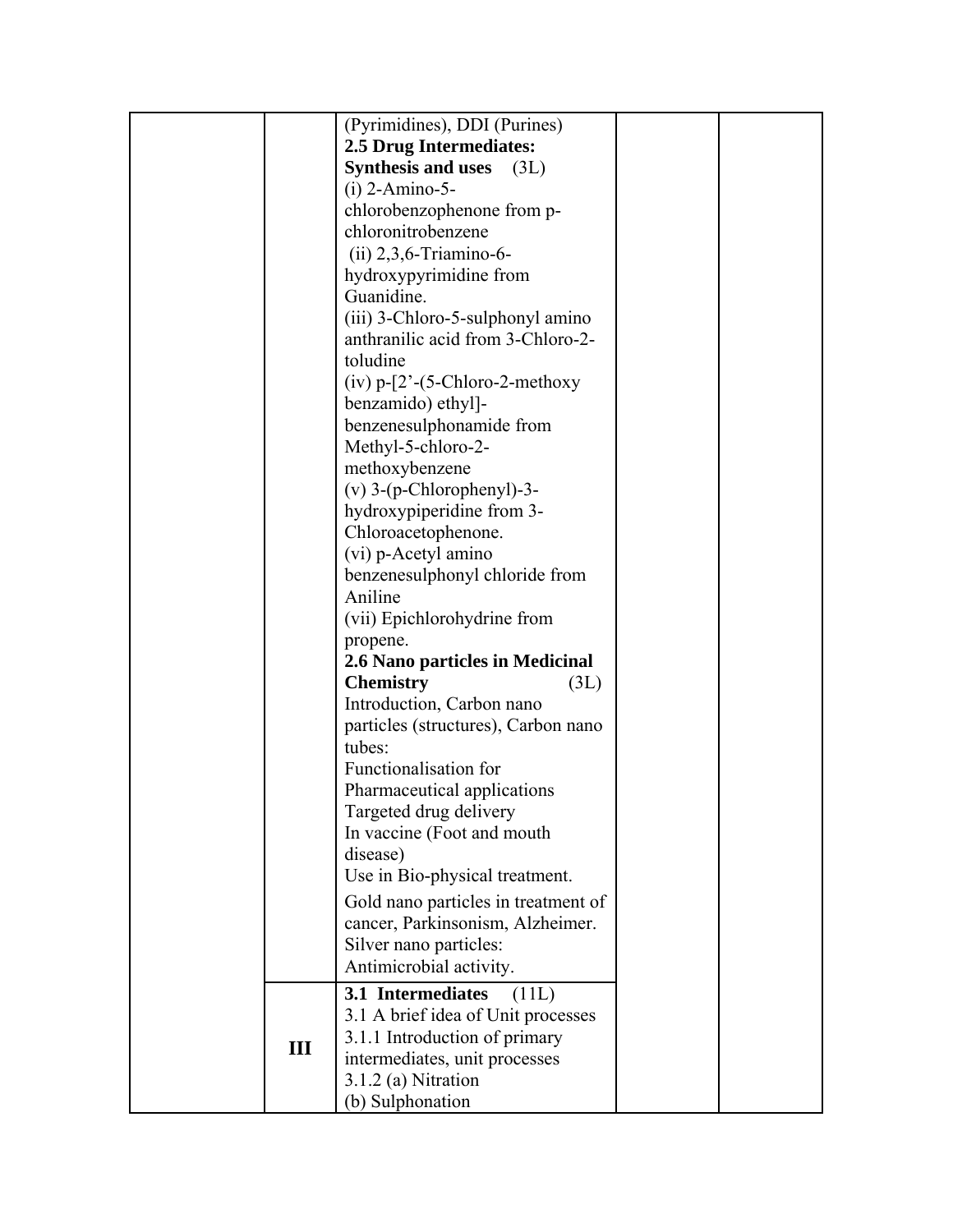|    | (c) Halogenation<br>(d) Diazotization : 3 different |  |
|----|-----------------------------------------------------|--|
|    | methods, importance                                 |  |
|    | (e) Ammonolysis                                     |  |
|    | (f) Oxidation                                       |  |
|    | N.B.: Definition, Reagents                          |  |
|    | Examples with reaction conditions                   |  |
|    | (mechanism is not expected)                         |  |
|    | 3.2 Preparation of the following                    |  |
|    | Intermediates.                                      |  |
|    | 3.2.1 Benzene derivatives:                          |  |
|    | Benzenesulphonic acid; 1,3-                         |  |
|    | Benzenedisulphonic acid; phenol;                    |  |
|    | resorcinol; sulphanilic acid; o-,m-                 |  |
|    | , p-chloronitrobenzenes; o-, m-, p-                 |  |
|    | nitroanilines; o-,m-p- phenylene                    |  |
|    | diamines; Naphthol ASG.                             |  |
|    | 3.2.2 Naphthalene derivatives: $\alpha$ , $\beta$ - |  |
|    | Naphthols; $\alpha$ , $\beta$ -Naphthylamines;      |  |
|    | Schaeffer acid, Tobias acid;                        |  |
|    | Naphthionic acid; N.W. acid;                        |  |
|    | Clev-6-acid; H acid; Naphthol As.                   |  |
|    | 3.2.3 Anthracene derivatives:                       |  |
|    | 1-Nitroanthraquinone;                               |  |
|    | 1-Aminoanthraquinone;                               |  |
|    | 2-Aminoanthraquinone;<br>2-Methylanthraquinone;     |  |
|    | anthraquinone-1-sulphonic acid;                     |  |
|    | Anthraquinnone-2-sulphonic acid;                    |  |
|    | 1-Chloroanthraquinone;                              |  |
|    | Chloroanthraquinone;                                |  |
|    | Benzanthrone.                                       |  |
|    | 3.3 Dyeing Method of Cotton                         |  |
|    | Fibres (3L)                                         |  |
|    | 3.3.1 (i) Direct dyeing (ii) Vat                    |  |
|    | dyeing (iii) Mordant dyeing                         |  |
|    | (iv) Disperse dyeing                                |  |
|    | 3.3.2 Forces binding of dyes to the                 |  |
|    | fibres: Ionic forces, Hydrogen                      |  |
|    | bonds, Van-der-Wall's forces,                       |  |
|    | Covalent linkages.                                  |  |
|    | <b>4.1 Synthesis of Specific Dyes</b>               |  |
|    | and their Uses<br>(12L)                             |  |
| IV | (i) Orange IV from sulphanilic                      |  |
|    | acid                                                |  |
|    | (ii) Eriochrome Black T from $\beta$ -              |  |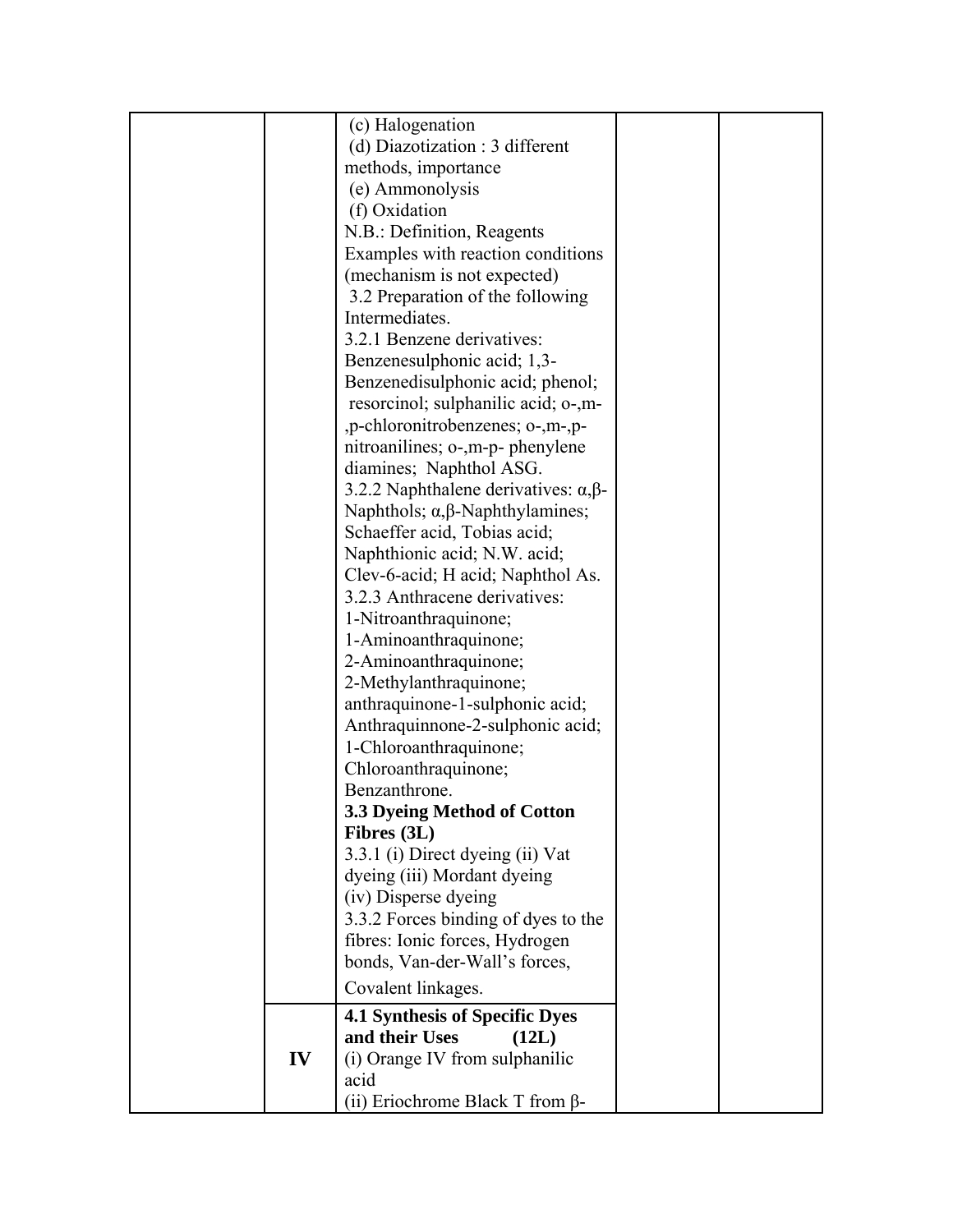| naphthol                               |  |
|----------------------------------------|--|
| (iii) Eriochrome Red B by using        |  |
| ethyl aceto acetate and 1-amino-2-     |  |
| naphthol-4-sulphonic Acid.             |  |
| (iv) Direct Deep Black EW by           |  |
| using benzidine, H acid, aniline,      |  |
| and m-phenylen diamine.                |  |
| (v) Congo Red from nitrobenzene        |  |
| vi) Diamond Black F by using 5-        |  |
|                                        |  |
| amino salicylic acid, N.W. acid        |  |
| and $\alpha$ -naphthylamine.           |  |
| (vii) Malachite Green by using         |  |
| benzaldehyde and N,N-                  |  |
| dimethylaniline.                       |  |
| (viii) Auramine O from                 |  |
| dimethylaniline                        |  |
| (ix) Methylene Blue by using 4-        |  |
| amino-N,N-dimethylaniline and          |  |
| N,N-dimethylaniline                    |  |
| $(x)$ Safranine T by using o-          |  |
| toluidine and aniline                  |  |
| (xi) Pararosaniline by using p-        |  |
| toluidine and aniline                  |  |
| (xii) Alizarine Cyanine Green G        |  |
| by using phthalic anhydride and p-     |  |
| cholorophenol                          |  |
| (xiii) Indanthrene from                |  |
| anthraquinone                          |  |
| (xiv) Disperse Yellow 6G from          |  |
| benzanthrone                           |  |
| (xv) Indigo from aniline               |  |
| (xvi) Eosine by using phthalic         |  |
| anhydride and resorcinol               |  |
| (xvii) Bismark Brown from m-           |  |
| phenylenediamine.                      |  |
| <b>4.2 Types of Fibres and Classes</b> |  |
| of Dyes Applicable to them $(1L)$      |  |
| Introduction to the following types    |  |
| of fibres with structures and          |  |
| classes of dyes applicable to it.      |  |
| Cotton, Wool, Silk, Polyester.         |  |
| 4.3 Ecology and Toxicity of Dyes       |  |
| (2L)                                   |  |
|                                        |  |
| With reference to the textile dyes,    |  |
| food colours, benzidine etc.           |  |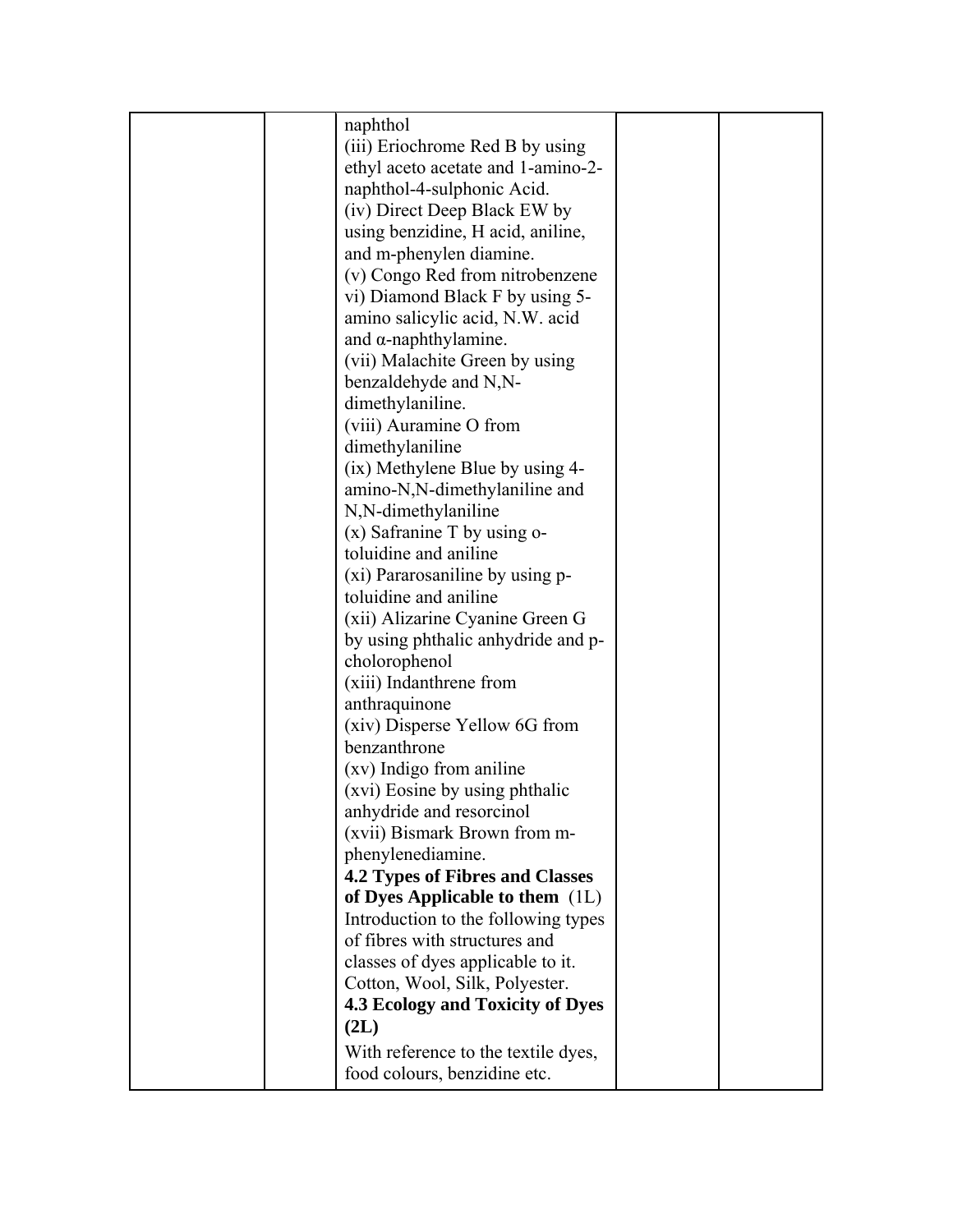| <b>Practicals</b> |                                                                                                                                                                                                                                                                            |                |   |
|-------------------|----------------------------------------------------------------------------------------------------------------------------------------------------------------------------------------------------------------------------------------------------------------------------|----------------|---|
| <b>USACDD6P1</b>  | I) Drug Preparation:<br>1) Preparation of Aspirin from Salicylic Acid<br><b>II) Drug Estimation:</b><br>1. Estimation of Tincture of Iodine<br>2. Estimation of Free Acid in Vegetable oil<br><b>III</b> ) Dyeing of fabric (cotton ) by Direct Dyeing<br>or by Vat Dyeing |                |   |
|                   |                                                                                                                                                                                                                                                                            | $\overline{2}$ | 4 |
|                   | <b>IV)Dyes Preparations:</b><br>1) Preparation of m-dinitrobenzene<br>2) Preparation of m-nitroaniline<br>V) Dye Estimation:<br>1. Estimation of Methyl Orange/ Eriochrome<br>Black T/Eosin/Congo Red by colorimetry                                                       |                |   |

# **Modality of Assessment :**

# **Theory Examination Pattern:**

**A) Internal Assessment - 40% 40 marks.** 

### **Theory 40 marks**

| Sr No | Evaluation type                                                      | Marks |
|-------|----------------------------------------------------------------------|-------|
|       | One Assignments/Case study/Project                                   | 10    |
|       | One class Test (multiple choice questions / objective)               | 20    |
| 3     | Active participation in routine class instructional deliveries (case | 05    |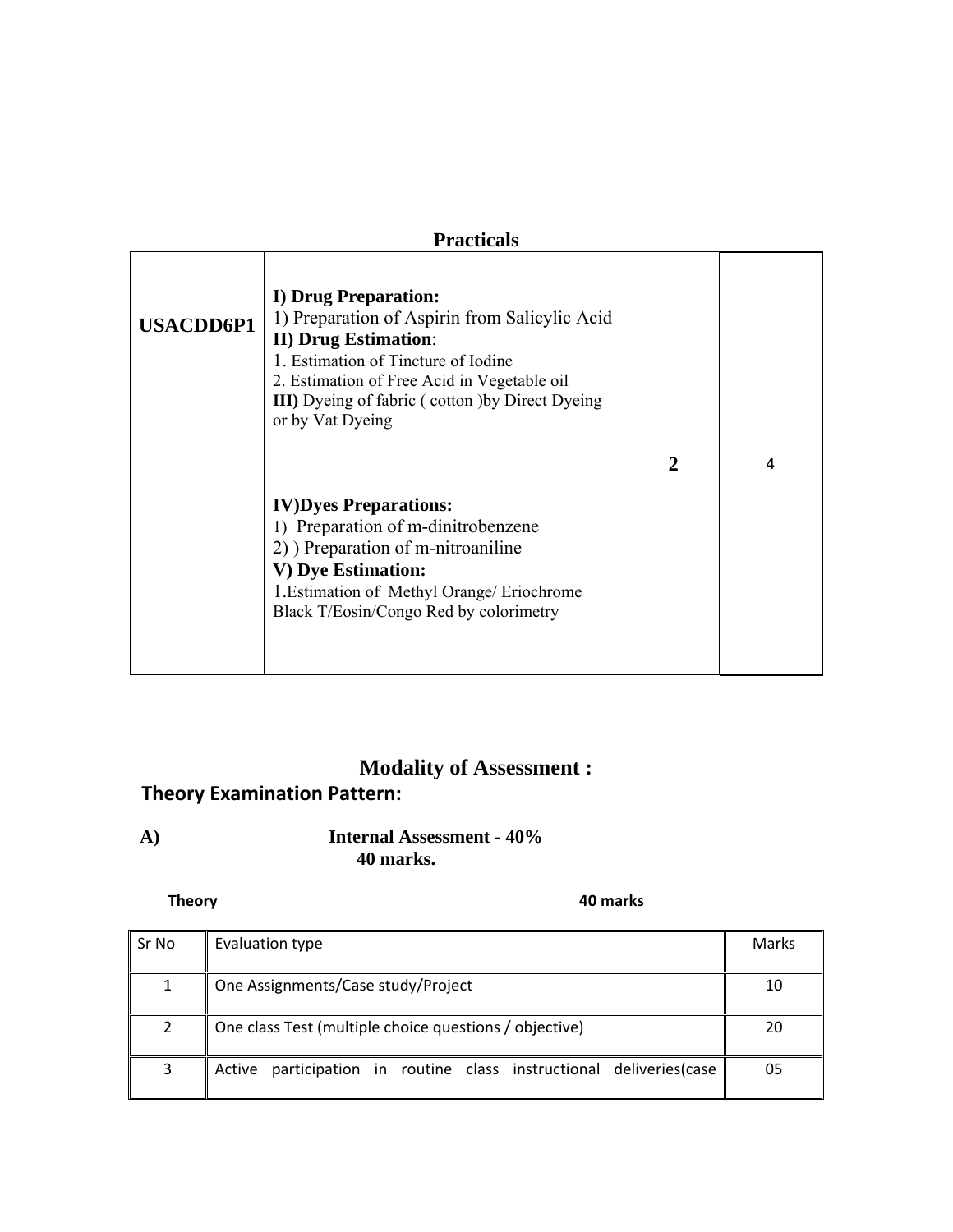|   | studies/ seminars//presentation)                                                                                                                                    |    |
|---|---------------------------------------------------------------------------------------------------------------------------------------------------------------------|----|
| 4 | Overall conduct as a responsible student, manners, skill in articulation,<br>leadership qualities demonstrated through organizing co-curricular<br>activities, etc. | 05 |

#### **B ) External examination ‐ 60 %**

### **Semester End Theory Assessment - 60% 60 marks**

- i. Duration These examinations shall be of two hours duration.
- ii. Theory question paper pattern :-
- 1. There shall be **five** questions each of **12** marks. On each unit there will be one question & fifth one will be based on all the four units .
- 2. All questions shall be compulsory with internal choice within the questions. Each question will be of **24** marks with options.
- 3. Questions may be sub divided into sub questions a, b, c & d only, each carrying **six** marks **OR** a, b, c, d,e & f only each carrying **four** marks and the allocation of marks depends on the weightage of the topic.

### **Practical Examination Pattern:**

### **(A)Internal Examination:-**

**There will not be any internal examination/ evaluation for practicals.** 

| Sr.No. | <b>Particulars</b>     | <b>Marks</b> |
|--------|------------------------|--------------|
| ı.     | <b>Laboratory work</b> | 80           |
|        | <b>Journal</b>         | 10           |
| 3.     | <b>Viva</b>            | 10           |

### **(B) External (Semester end practical examination) :-**

 **Assessment pattern for semester end / External practical examination of 80 marks shall be finalized in the workshop of the subject** 

 **Semester end practical examination in applied component shall be conducted by the concerned department of the Institute/ College at the end of each semester and the marks of the candidates are to be sent to the University in the prescribed format.** 

### **Semester V:**

Practical examination will be held at the college / institution at the end of the semester.